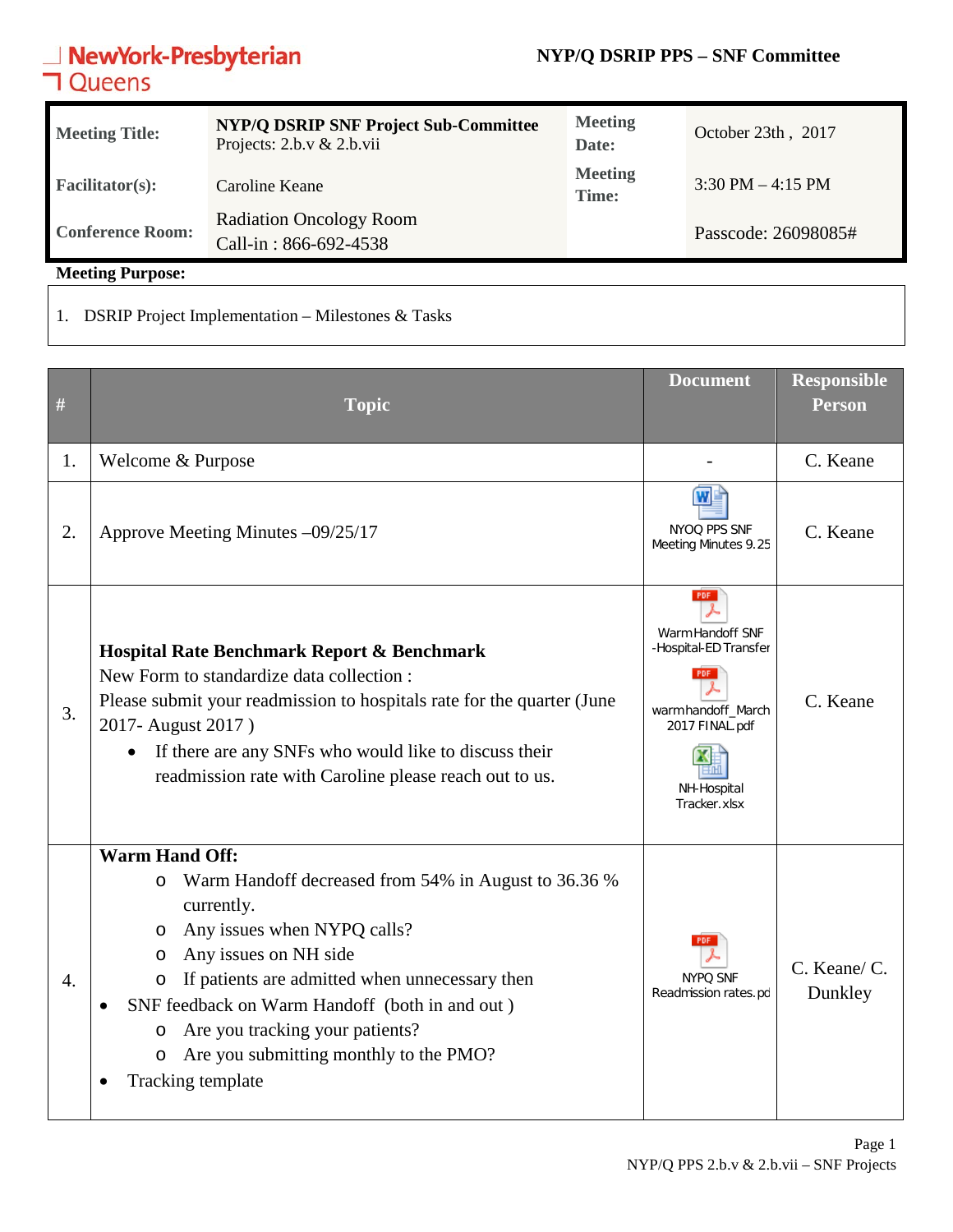#### **NYP/Q DSRIP PPS – SNF Committee**

# **△ NewYork-Presbyterian**<br>**コ** Queens

|    | <b>Department Contacts:</b>       |  |  |  |  |
|----|-----------------------------------|--|--|--|--|
|    | 1. Transfusion Unit: 718-670-1589 |  |  |  |  |
|    | 2. Radiology: 718-670-1050        |  |  |  |  |
|    | 3. IR: $718-670-1496$             |  |  |  |  |
|    | 4. Endoscopy: 718-670-2904        |  |  |  |  |
| 5. | Questions & Open Discussion       |  |  |  |  |
| 6. | Adjourn                           |  |  |  |  |